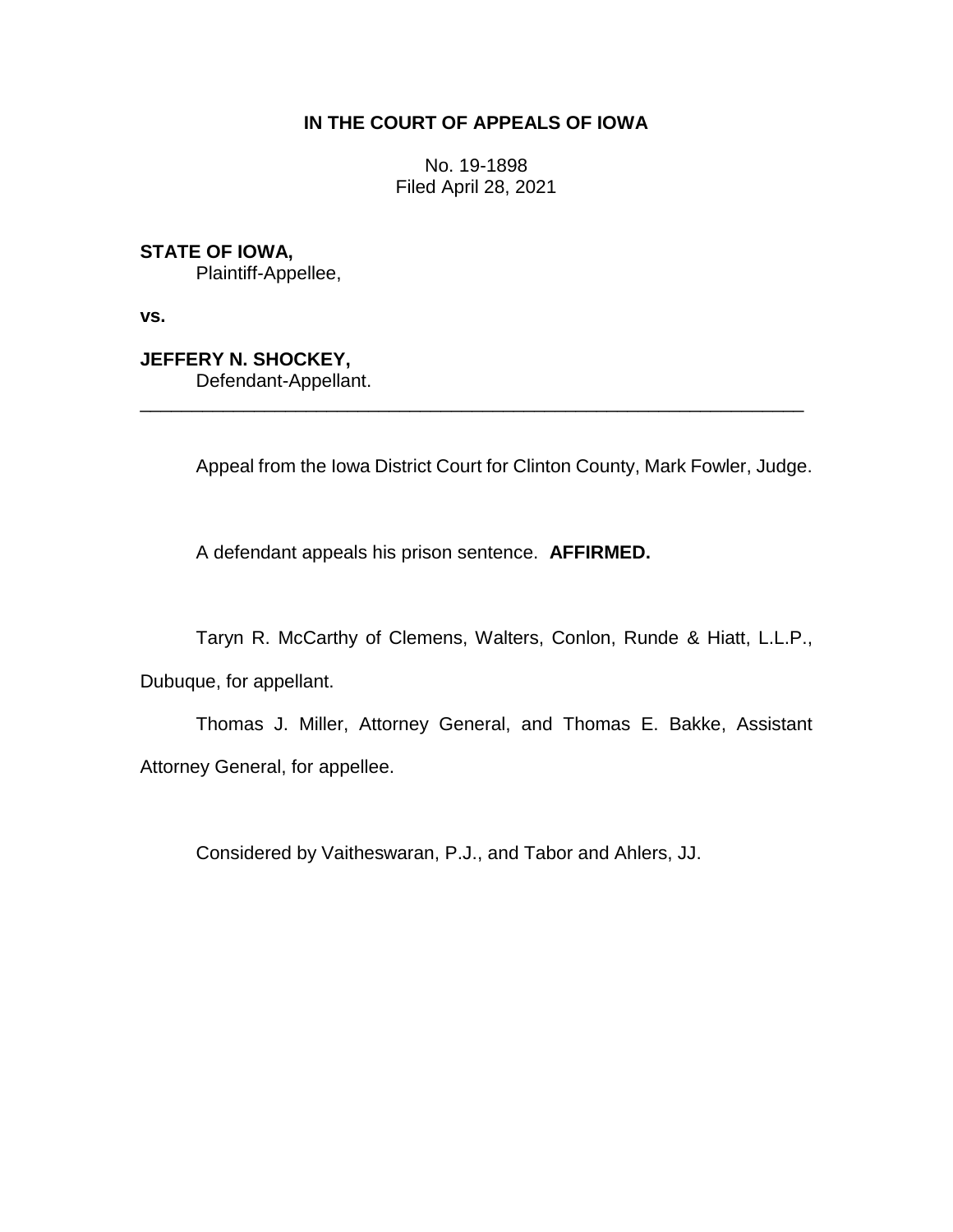## **TABOR, Judge.**

 $\overline{a}$ 

Without authorization, Jeffery Shockey used a company gas card taken from his former employer to buy fuel fifteen times, spending more than \$1,400. Shockey pleaded guilty to credit card fraud as a habitual offender. He received a prison sentence not to exceed fifteen years with a mandatory minimum term of three years. On appeal, he asserts the district court should have granted him probation as recommended by the presentence investigation (PSI) report.<sup>1</sup> Finding no abuse of discretion, we affirm the sentence.

We review sentencing challenges for correction of legal error. *State v. Formaro*, 638 N.W.2d 720, 724 (Iowa 2002). Shockey acknowledges his indeterminate fifteen-year sentence fell within statutory limits for the enhanced class "D" felony. *See* Iowa Code §§ 715A.6(1)(a), 715A.6(2)(b), 902.8, 902.9(1)(c) (2019). So the sentencing decision "is cloaked with a strong presumption in its favor." *Formaro*, 638 N.W.2d at 724. We will reverse if the district court abused its discretion in picking the punishment or if the sentencing hearing was defective. *Damme*, 944 N.W.2d at 103. But our role is not to "second guess" the selected sentence. *Id.* at 106. Rather, we verify that the court did not rely on untenable or unreasonable grounds or rationale. *Id.* 

<sup>&</sup>lt;sup>1</sup> Under Iowa Code section 814.6 (2020), defendants cannot appeal a conviction following a guilty plea (other than class "A" felonies) without good cause. Good cause exists when a defendant challenges the sentence rather than the plea. *State v. Damme*, 944 N.W.2d 98, 105 (Iowa 2020). Because Shockey is challenging his sentence, he has good cause to appeal.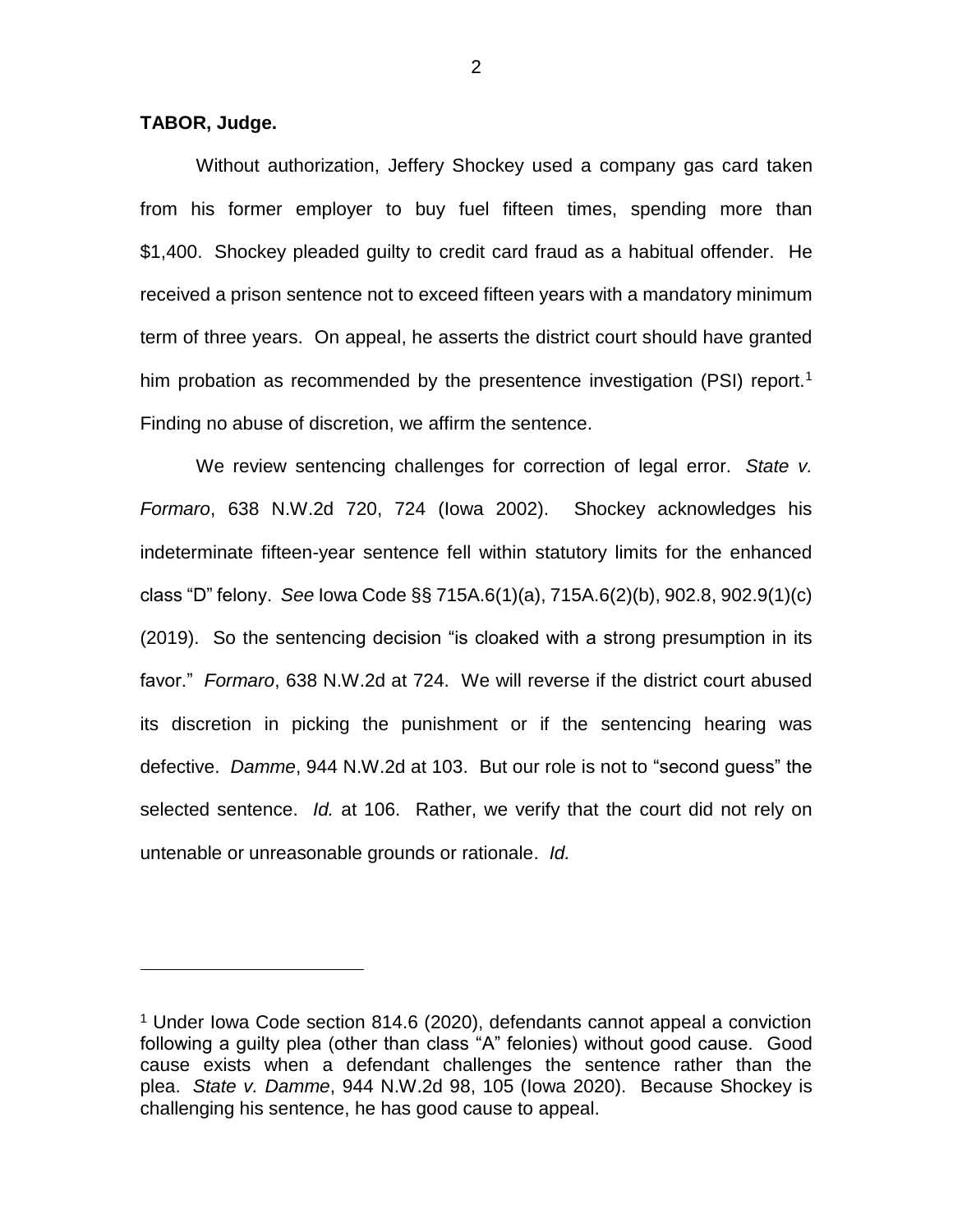To overcome the presumption in favor of the sentence, Shockey argues that he was a good candidate for probation for four reasons: (1) he worked full-time; (2) he had young children to raise; (3) he would be better able to pay restitution outside prison; and (4) he was "not convicted of a violent crime or drug offense that would pose an imminent safety risk to the public." He emphasizes that the PSI report recommended a suspended sentence and probation under the supervision of the Seventh Judicial District, Department of Correctional Services. Shockey argues the PSI preparer was in a better position than the court to gauge his potential for success on probation.

No doubt, on this record the district court would have been justified in granting probation to Shockey. But "it is equally clear under our standard of review that the district court was justified in imposing incarceration." *See Formaro*, 638 N.W.2d at 725. The district court reasoned:

In looking through the presentence investigation, two things really stuck out at me. One is that this is your fourth felony. The second one is there really isn't any statements of remorse regarding this action, and even today you have not stated any real statement of remorse, which made me very concerned about the likelihood that probation would be a fruitful endeavor.

As part of its exercise of discretion, the court was free to focus on Shockey's criminal record and his failure to express regret for his actions. 2 *See State v. Knight*, 701 N.W.2d 83, 88 (Iowa 2005) (holding lack of remorse was "highly pertinent" to defendant's need for rehabilitation and chances of reform). The court

 $\overline{a}$ 

<sup>2</sup> Shockey told the PSI preparer that he did not believe that his conviction was appropriate or fair because he faced "wrongful charges."